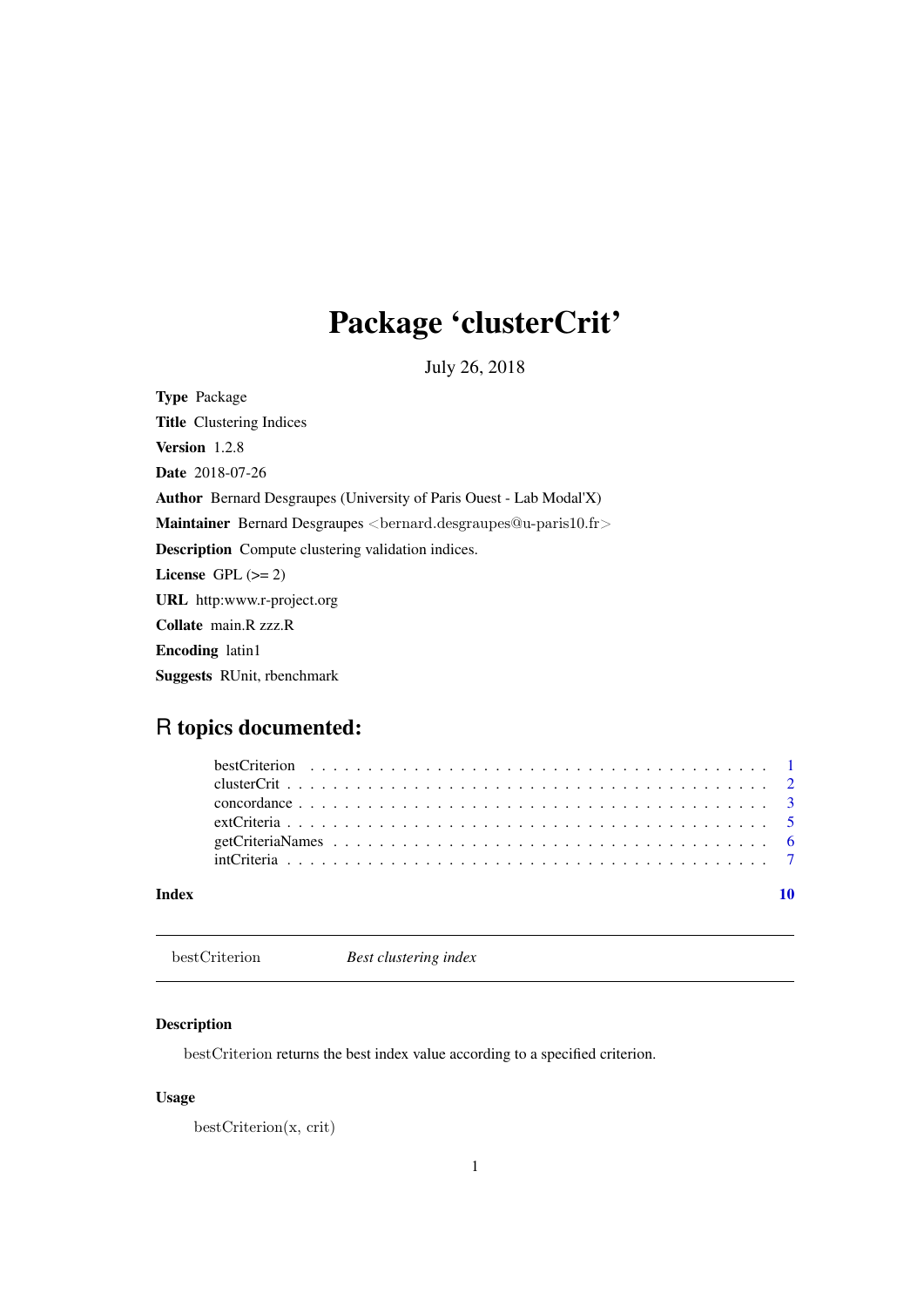#### <span id="page-1-0"></span>Arguments

| crit | [character] : a string specifying the name of the criterion which was used to |
|------|-------------------------------------------------------------------------------|
|      | compute the quality indices.                                                  |

#### Details

Given a vector of several clustering quality index values computed with a given criterion, the function bestCriterion returns the index of the *"best"* one in the sense of the specified criterion. Typically, a set of data has been clusterized several times (using different algorithms or specifying a different number of clusters) and a clustering index has been calculated each time : the bestCriterion function tells which value is considered the best according to the given clustering index. For instance, if one uses the Calinski\_Harabasz index, the best value is the largest one.

A list of all the supported criteria can be obtained with the [getCriteriaNames](#page-5-1) function. The criterion name (crit argument) is case insensitive and can be abbreviated.

#### Value

The index in vector x of the best value according to the criterion specified by the crit argument.

#### Author

```
Bernard Desgraupes
<bernard.desgraupes@u-paris10.fr>
University of Paris Ouest - Nanterre
Lab Modal'X (EA 3454)
```
#### See Also

[getCriteriaNames](#page-5-1), [intCriteria](#page-6-1).

#### Examples

```
# Create some spheric data around three distinct centers
x \le- rbind(matrix(rnorm(100, mean = 0, sd = 0.5), ncol = 2),
        matrix(rnorm(100, mean = 2, sd = 0.5), ncol = 2),
        matrix(rnorm(100, mean = 4, sd = 0.5), ncol = 2))
vals < - vector()for (k \in \{12:6\} {
   # Perform the kmeans algorithm
   cl <- kmeans(x, k)# Compute the Calinski_Harabasz index
   vals <- c(vals,as.numeric(intCriteria(x,cl$cluster,"Calinski_Harabasz")))
}
idx <- bestCriterion(vals,"Calinski_Harabasz")
```
cat("Best index value is", vals[idx],  $\sqrt[n]{\mathbf{n}}$ ")

clusterCrit *~ Overview: Clustering Indices ~*

#### Description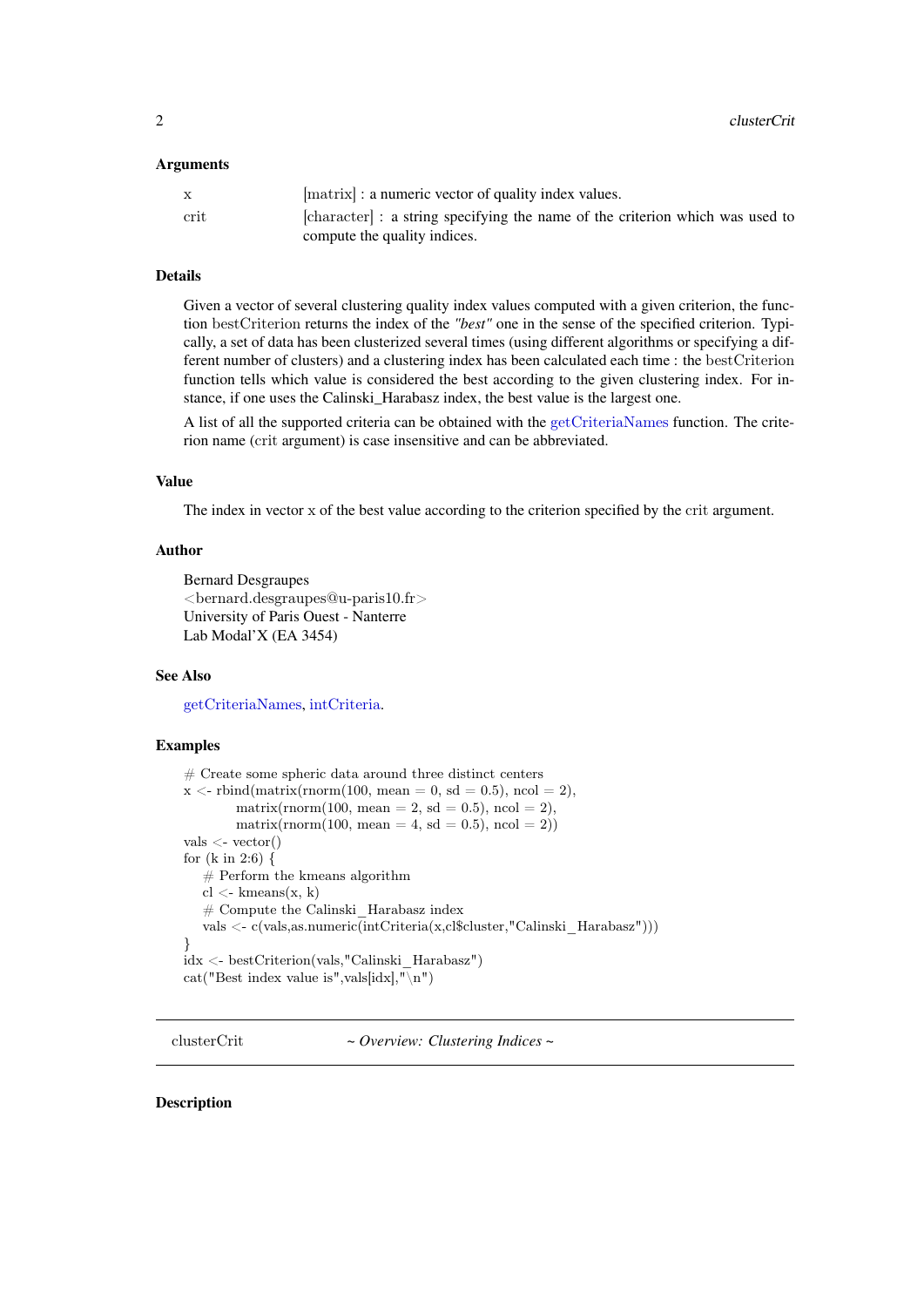#### <span id="page-2-0"></span>concordance 3

| clusterCrit |
|-------------|
| Package     |
| 1.2.8       |
| 2018-07-26  |
| $GPL (= 2)$ |
|             |

#### Details

clusterCrit computes various clustering validation or quality criteria and partition comparison indices. Type

library(help="clusterCrit")

for more info about the available functions.

#### Author

Bernard Desgraupes <bernard.desgraupes@u-paris10.fr> University of Paris Ouest - Nanterre Lab Modal'X (EA 3454)

#### References

For more information about the algebraic background of clustering indices and their definition, see the vignette accompanying this package. To display the vignette, type the following instruction in the R console :

 $>$  vignette("clusterCrit")

#### See Also

[extCriteria](#page-4-1), [getCriteriaNames](#page-5-1), [intCriteria](#page-6-1), [bestCriterion](#page-0-1), [concordance](#page-2-1).

<span id="page-2-1"></span>concordance *Compute Concordance Matrix*

#### Description

concordance calculates the concordance matrix between two partitions of the same data.

#### Usage

concordance(part1, part2)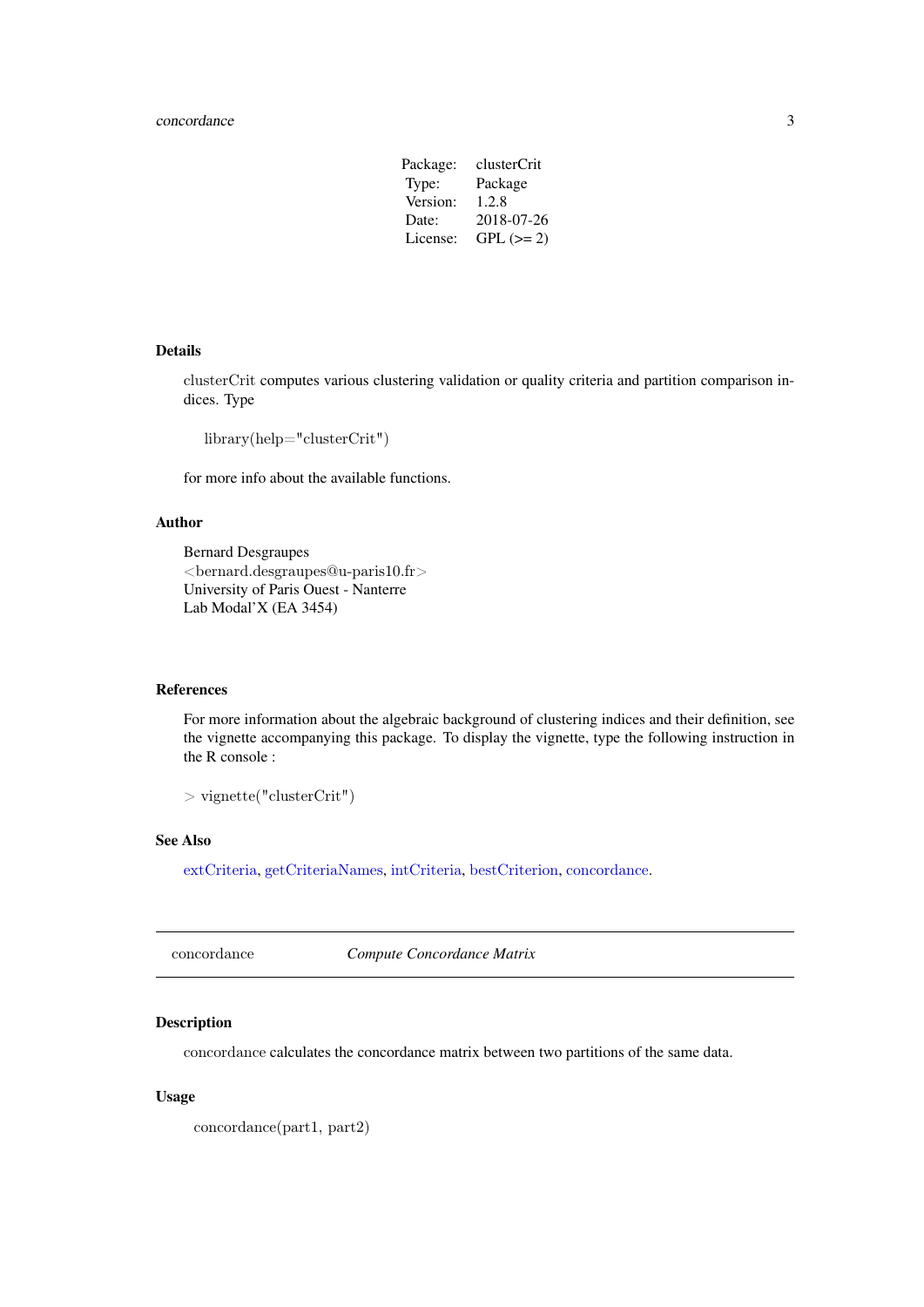#### <span id="page-3-0"></span>Arguments

| part1 | [vector] : the first partition vector.  |
|-------|-----------------------------------------|
| part2 | [vector] : the second partition vector. |

#### Details

Given two partitions, the function concordance calculates the number of pairs classified as belonging or not belonging to the same cluster with respect to partitions part1 or part2.

#### Value

A 2x2 matrix of the form :

| P1 | P2 | \_\_\_\_\_\_\_\_\_\_\_\_\_\_\_\_\_\_\_\_\_  $P1$  | Nyy | Nyn P2 | Nny | Nnn | \_\_\_\_\_\_\_\_\_\_\_\_\_\_\_\_\_\_\_\_

#### where

- Nyy is the number of points belonging to the same cluster both in part1 and part2
- Nyn is the number of points belonging to the same cluster in part1 but not in part2
- Nny is the number of points belonging to the same cluster in part2 but not in part1
- Nnn is the number of points *not* belonging to the same cluster both in part1 and part2

#### Author

Bernard Desgraupes <bernard.desgraupes@u-paris10.fr> University of Paris Ouest - Nanterre Lab Modal'X (EA 3454)

#### See Also

[extCriteria](#page-4-1), [intCriteria](#page-6-1).

#### Examples

 $#$  Generate two artificial partitions part1<-sample(1:3,150,replace=TRUE) part2<-sample(1:5,150,replace=TRUE)

# Compute the table of concordances and discordances concordance(part1,part2)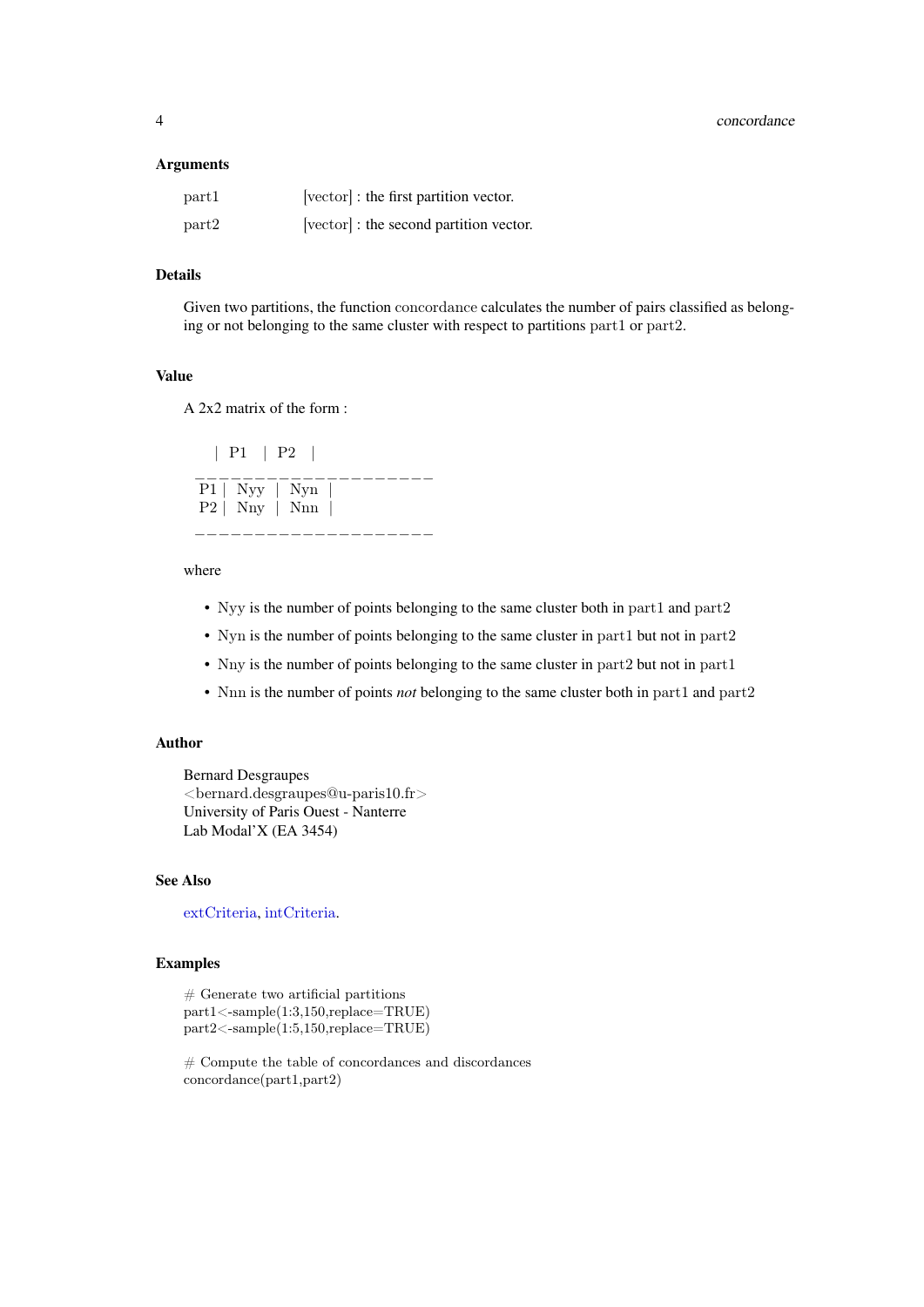<span id="page-4-1"></span><span id="page-4-0"></span>

#### Description

extCriteria calculates various external clustering comparison indices.

#### Usage

```
extCriteria(part1, part2, crit)
```
#### Arguments

| part1 | [vector] : the first partition vector.                              |
|-------|---------------------------------------------------------------------|
| part2 | [vector] : the second partition vector.                             |
| crit  | [vector] : a vector containing the names of the indices to compute. |

#### Details

The function extCriteria calculates external clustering indices in order to compare two partitions. The list of all the supported criteria can be obtained with the [getCriteriaNames](#page-5-1) function.

The currently available indices are :

- "Czekanowski\_Dice"
- "Folkes\_Mallows"
- "Hubert"
- "Jaccard"
- "Kulczynski"
- "McNemar"
- "Phi"
- "Precision"
- "Rand"
- "Recall"
- "Rogers\_Tanimoto"
- "Russel\_Rao"
- "Sokal\_Sneath1"
- $\bullet$  "Sokal\_Sneath2"

All the names are case insensitive and can be abbreviated. The keyword "all" can also be used as a shortcut to calculate all the external indices.

The partition vectors should not have empty subsets. No attempt is made to verify this.

#### Value

A list containing the computed criteria, in the same order as in the crit argument.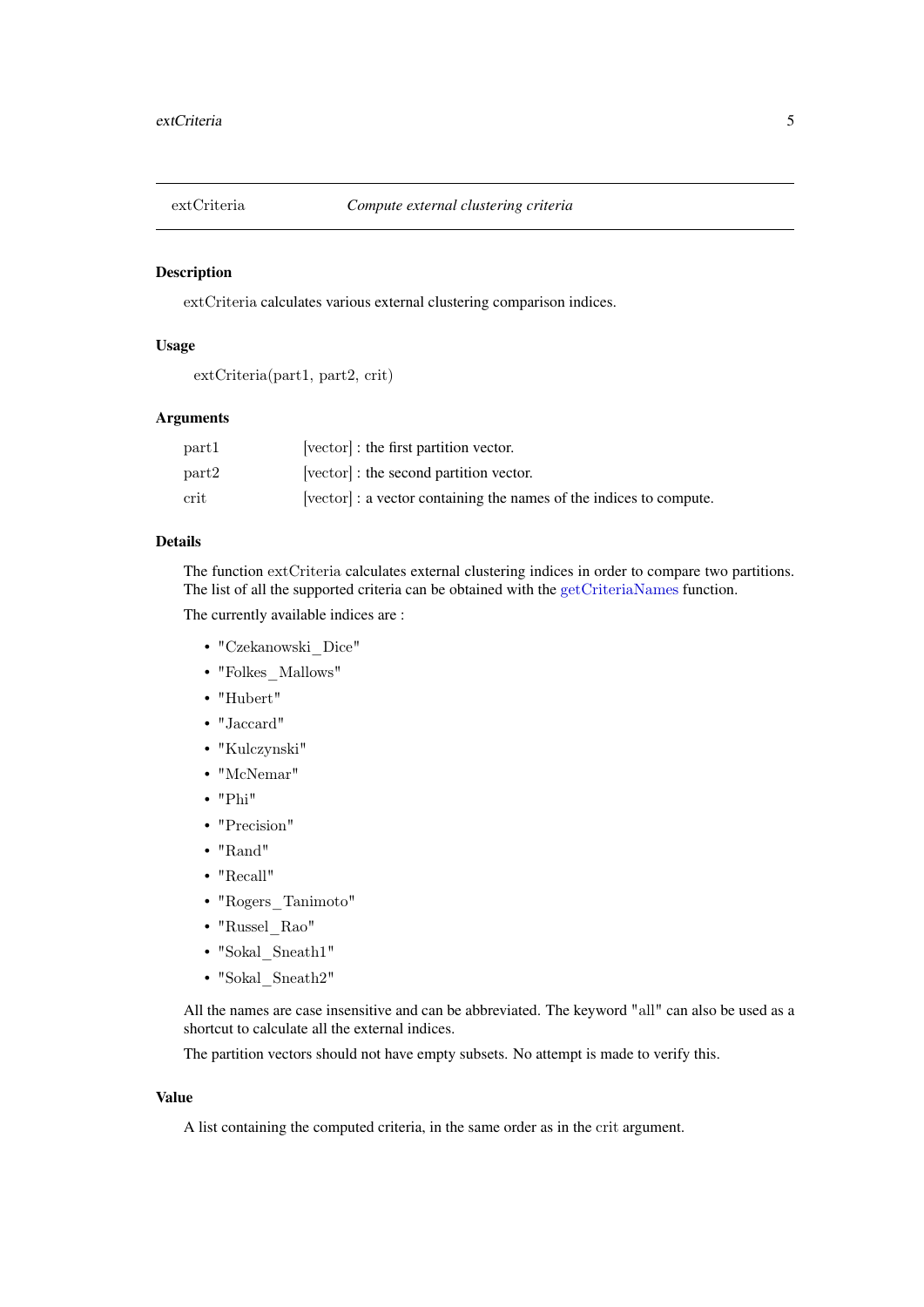#### <span id="page-5-0"></span>Author

```
Bernard Desgraupes
\leqbernard.desgraupes@u-paris10.fr>
University of Paris Ouest - Nanterre
Lab Modal'X (EA 3454)
```
#### References

See the bibliography at the end of the vignette.

#### See Also

[getCriteriaNames](#page-5-1), [intCriteria](#page-6-1), [bestCriterion](#page-0-1), [concordance](#page-2-1).

#### Examples

```
# Generate two artificial partitions
part1<-sample(1:3,150,replace=TRUE)
part2<-sample(1:5,150,replace=TRUE)
```

```
# Compute all the external indices
extCriteria(part1,part2,"all")
# Compute some of them
extCriteria(part1,part2,c("Rand","Folkes"))
# The names are case insensitive and can be abbreviated
extCriteria(part1,part2,c("ra","fo"))
```
<span id="page-5-1"></span>getCriteriaNames *Get clustering criteria names*

#### Description

getCriteriaNames returns the available clustering criteria names.

#### Usage

getCriteriaNames(isInternal)

#### Arguments

isInternal [logical] : get internal indices if TRUE, external indices otherwise.

#### Details

getCriteriaNames returns a list of the available internal or external clustering indices depending on the isInternal logical argument.

The internal indices can be used in the crit argument of the [intCriteria](#page-6-1) function and the external indices similarly in the [extCriteria](#page-4-1) function.

#### Value

A character vector containing the supported criteria names.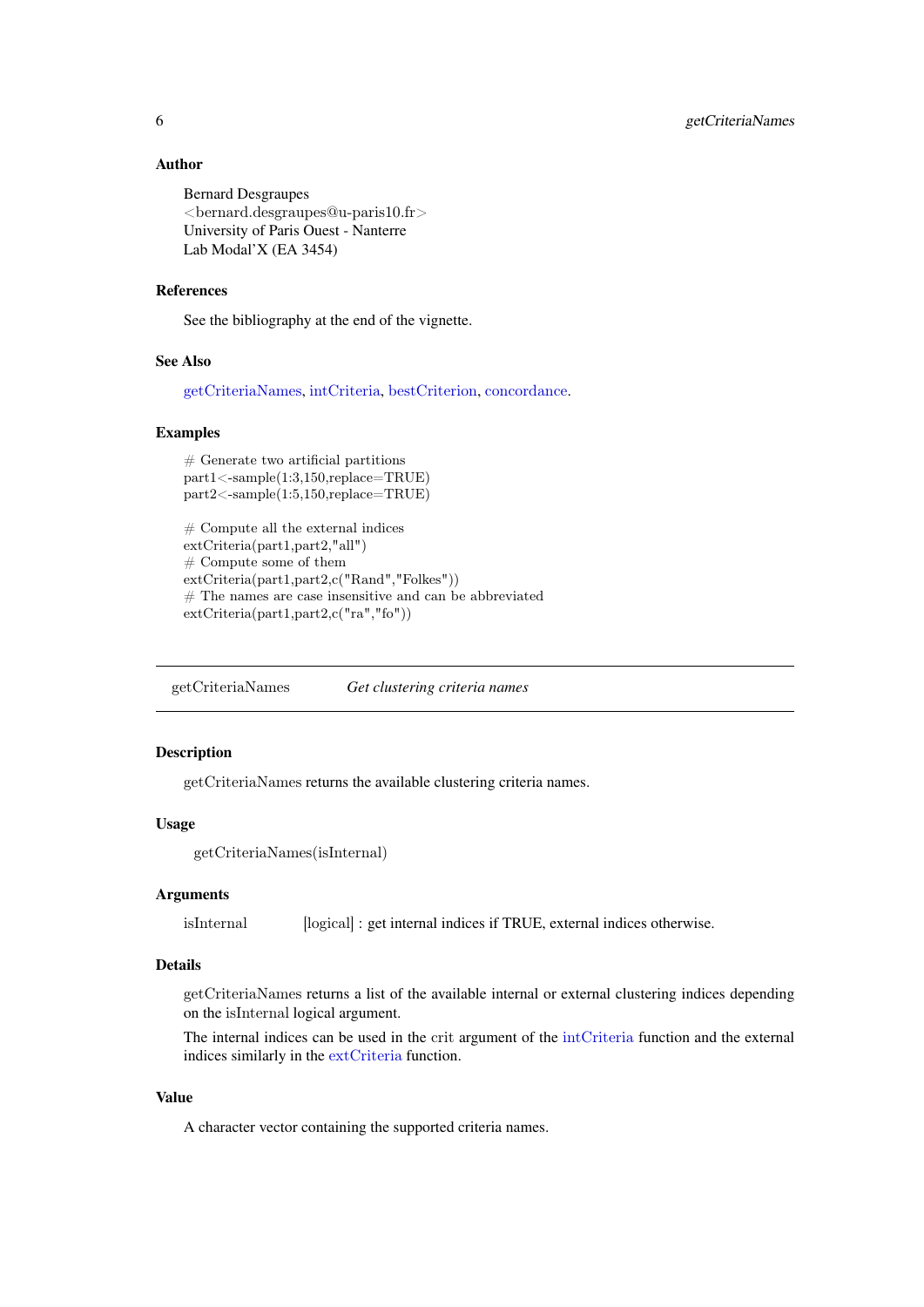#### <span id="page-6-0"></span>intCriteria 7

#### Author

Bernard Desgraupes <bernard.desgraupes@u-paris10.fr> University of Paris Ouest - Nanterre Lab Modal'X (EA 3454)

#### References

See the bibliography at the end of the vignette.

#### See Also

[intCriteria](#page-6-1), [extCriteria](#page-4-1), [bestCriterion](#page-0-1).

#### Examples

getCriteriaNames(TRUE) getCriteriaNames(FALSE)

<span id="page-6-1"></span>intCriteria *Compute internal clustering criteria*

#### Description

intCriteria calculates various internal clustering validation or quality criteria.

#### Usage

intCriteria(traj, part, crit)

#### Arguments

| trai                  | [matrix] : the matrix of observations (trajectories).             |
|-----------------------|-------------------------------------------------------------------|
| part                  | [vector] : the partition vector.                                  |
| $\operatorname{crit}$ | vector : a vector containing the names of the indices to compute. |

#### Details

The function intCriteria calculates internal clustering indices. The list of all the supported criteria can be obtained with the [getCriteriaNames](#page-5-1) function.

The currently available indices are :

- $\bullet$  "Ball\_Hall"
- "Banfeld\_Raftery"
- "C\_index"
- "Calinski\_Harabasz"
- "Davies\_Bouldin"
- "Det\_Ratio"
- "Dunn"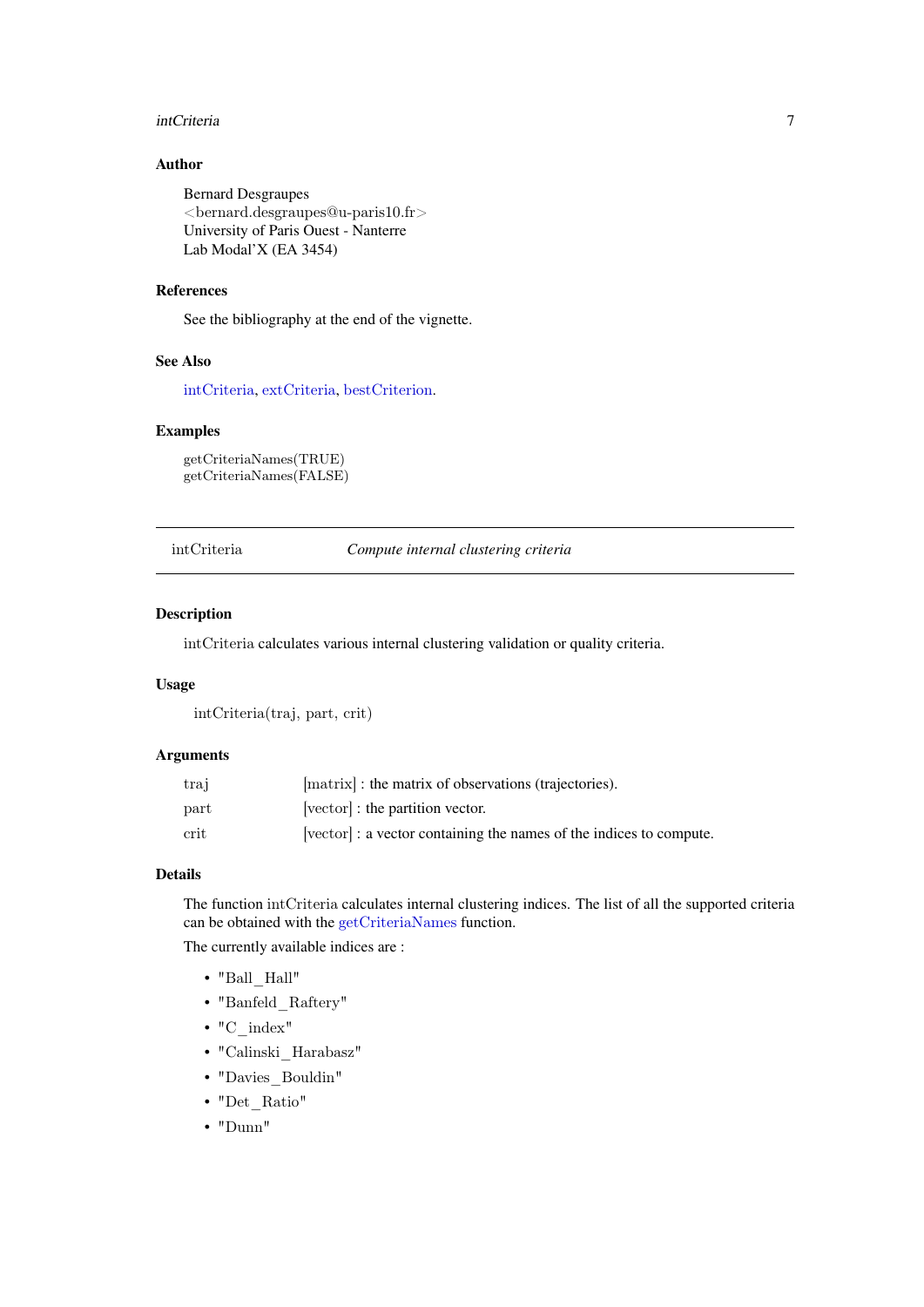- "Gamma"
- "G\_plus"
- "GDI11"
- "GDI12"
- "GDI13"
- "GDI21"
- "GDI22"
- "GDI23"
- "GDI31"
- "GDI32"
- "GDI33"
- "GDI41"
- "GDI42"
- "GDI43"
- "GDI51"
- "GDI52"
- "GDI53"
- "Ksq\_DetW"
- "Log\_Det\_Ratio"
- "Log\_SS\_Ratio"
- "McClain\_Rao"
- "PBM"
- "Point\_Biserial"
- "Ray\_Turi"
- "Ratkowsky\_Lance"
- "Scott\_Symons"
- "SD\_Scat"
- "SD\_Dis"
- $\cdot$  "S\_Dbw"
- "Silhouette"
- "Tau"
- $\bullet$  "Trace\_W"
- "Trace\_WiB"
- "Wemmert\_Gancarski"
- "Xie\_Beni"

All the names are case insensitive and can be abbreviated. The keyword "all" can also be used as a shortcut to calculate all the internal indices.

The GDI (*Generalized Dunn Indices*) are designated by the following convention: GDI*mn*, where the integers  $m$  ( $1 < = m < = 5$ ) and  $n$  ( $1 < = n < = 3$ ) correspond to the between-group and within-group distances respectively. See the vignette for a comprehensive definition of the various distances. GDI alone is synonym of GDI11 and is the genuine Dunn's index.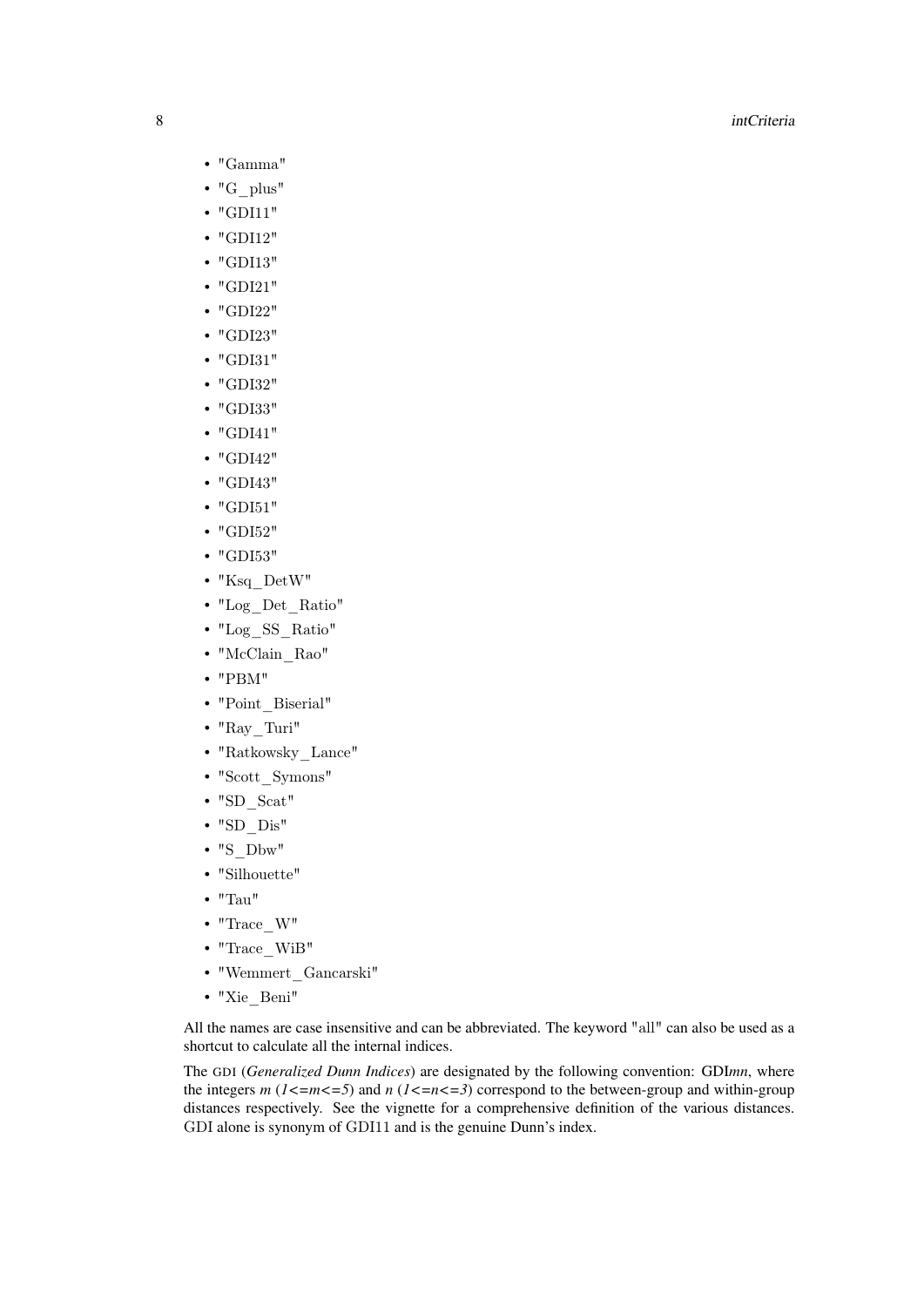#### <span id="page-8-0"></span>intCriteria 9

#### Value

A list containing the computed criteria, in the same order as in the crit argument.

#### Author

Bernard Desgraupes <bernard.desgraupes@u-paris10.fr> University of Paris Ouest - Nanterre Lab Modal'X (EA 3454)

#### References

See the bibliography at the end of the vignette.

#### See Also

[getCriteriaNames](#page-5-1), [extCriteria](#page-4-1), [bestCriterion](#page-0-1).

#### Examples

| $#$ Create some data                                               |
|--------------------------------------------------------------------|
| $x <$ -rbind(matrix(rnorm(100, mean = 0, sd = 0.5), ncol = 2),     |
| $matrix($ norm(100, mean = 1, sd = 0.5), ncol = 2),                |
| $matrix(norm(100, mean = 2, sd = 0.5), ncol = 2))$                 |
| $#$ Perform the kmeans algorithm                                   |
| $cl <$ - kmeans $(x, 3)$                                           |
| $#$ Compute all the internal indices                               |
| intCriteria(x, cl\$cluster," all")                                 |
| $#$ Compute some of them                                           |
| intCriteria(x,cl\$cluster,c("C index","Calinski Harabasz","Dunn")) |
| $#$ The names are case insensitive and can be abbreviated          |
| $intCriteria(x, cl$cluster, c("det", "cal", "day"))$               |
|                                                                    |